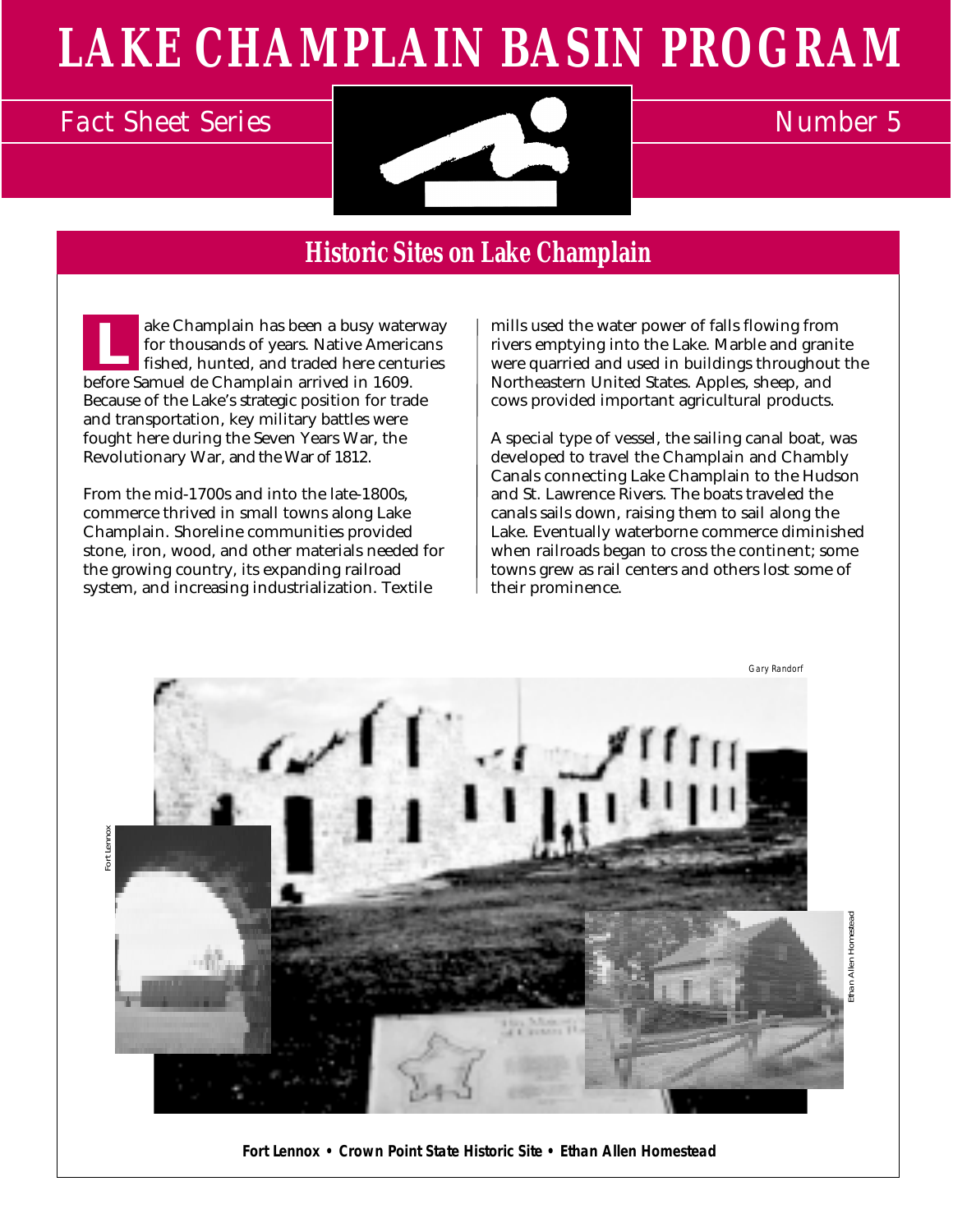*Below is a partial list of some of the more than fifty historic sites in the region where you can explore Lake Champlain's history and experience the places along its shores that played key roles in the founding and development of the United States and Canada. Most are open seasonally, and hours vary, so please call ahead.*

### **Sites in Québec**

**Fort Chambly**, Chambly. This French fort has been **1** restored to its 1665 appearance. A museum highlights the commercial, military, and cultural history of the Richelieu Valley. Bilingual. (450) 658-1585, www.parkscanada.pch.gc.ca/parks/quebec/ canal chambly/.

**The Chambly Canal,** running along the Richelieu River **2** from Saint-Jean-sur-Richelieu to Chambly, the canal was built in 1843. Today it serves pleasure craft and a towpath has been converted to a recreation trail. To obtain a lock schedule call: (450) 658-0681, www.parcscanada.risq.qc.ca/canaux/canal-de-chambly/ en/.

**Haut Richelieu Regional Museum**, Saint-Jean-sur-**3** Richelieu. This site interprets Native American artifacts, exhibits of the military and commercial history of the region, and locally produced pottery. French only. (450) 347-0649.

**Fort Lennox**, Saint-Paul-de-l'Ile-aux-Noix. This well **4** preserved British fort was built after the War of 1812. Reenactors and displays interpret the daily lives of British soldiers on the island. Bilingual. (450) 291-5700, www.parcscanada.risq.qc.ca/fort-lennox/.

**The Lacolle Blockhouse**, Saint-Paul-de-l'Ile-aux-Noix. **5** This British blockhouse was built in Québec around 1780 as a military outpost and refuge for travelers. Bilingual. (450) 246-3227.



Kent-DeLord House Museum

Parks Canada



**Historic postcard of the Kent-DeLord House.**



**The Lacolle Blockhouse**



**Historic photograph of the Chambly Canal; the towpath is now used for recreation.**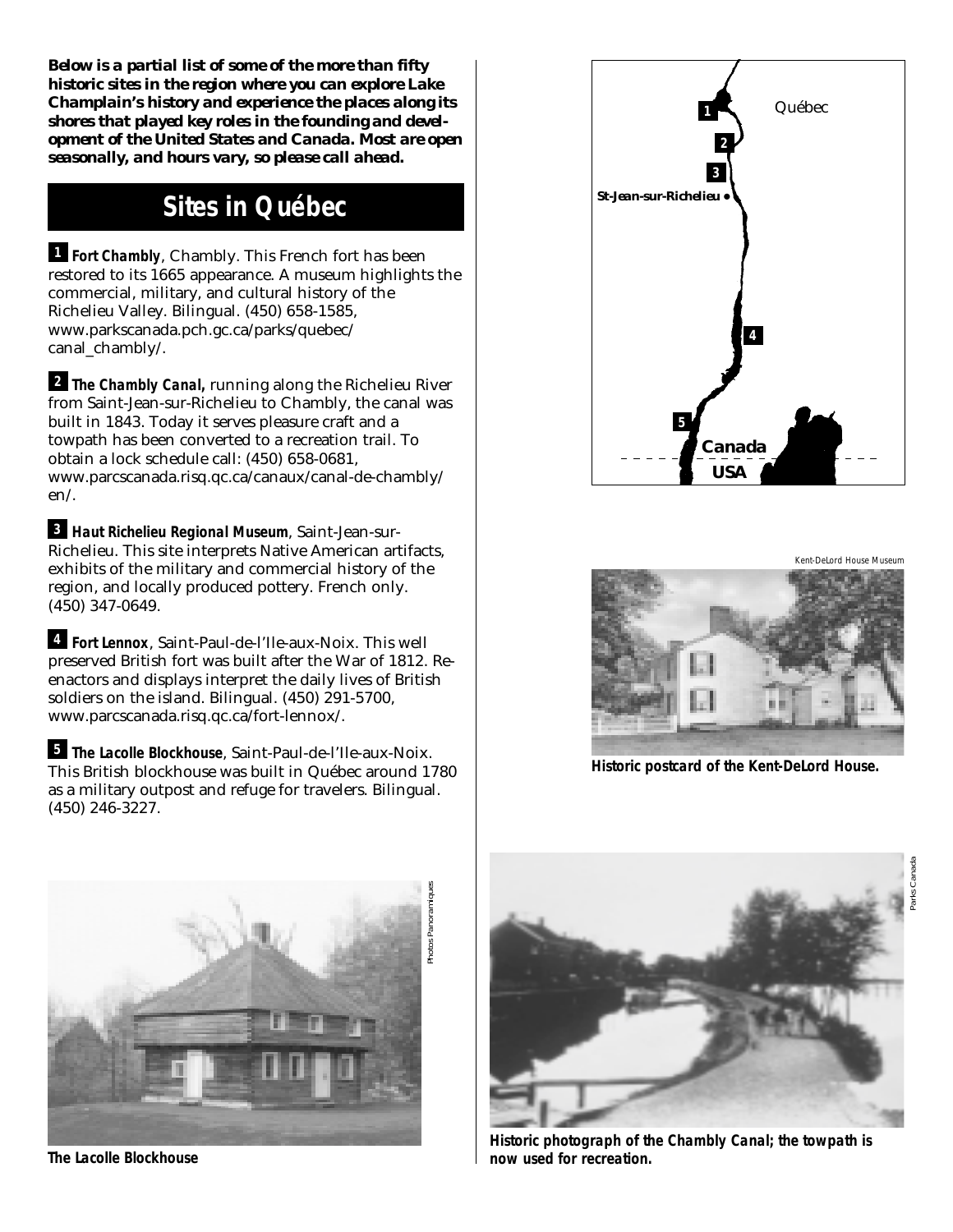# **Sites in New York**

**Fort Montgomery**, Rouses Point. This American fort **6** was built after the War of 1812 to protect Lake Champlain and the Richelieu River. It was nicknamed "Fort Blunder" because it was mistakenly built on Canadian soil. Later the fort was given to the United States through a treaty. Although on private property, it can be viewed from the Rouses Point Bridge.

**The Alice T. Miner Collection, Chazy. A museum** featuring an extensive collection of colonial and 19th century decorative arts. (518) 846-7336.

**Kent-Delord House Museum**, Plattsburgh. The Delord **8** family home, with period furnishings and decorative objects, features displays of the potash and iron ore industries important in the early economy of Plattsburgh. Building served as British headquarters during the occupation of Plattsburgh in the War of 1812. (518) 561-1035.

**Clinton County Historical Association**, Plattsburgh. **9** Housed in a building used as a British hospital during the War of 1812, the collection of military memorabilia, underwater artifacts, paintings and decorative arts chronicles Plattsburgh's history from Samuel de Champlain's exploration of the area in 1609 to the present. (518) 561-0340.



**AuSable Chasm**

**AuSable Chasm**, Keeseville. The AuSable River flows **10** through a deep Chasm on its way from Mount Marcy to Lake Champlain. Since the 1870s the chasm has attracted thousands of visitors for thrilling, scenic rides along high cliffs. (518) 834-7454.

**Historic Bridges**, Keeseville. Three exceptional **11** bridges, including an 1842 stone arch, a through-truss, and a pedestrian suspension bridge can be found in Keeseville.

**The Adsit Cabin**, Willsboro. This log house built by **12** Samuel Adsit in 1778 displays farming artifacts and tells stories of early settlement days. (518) 963-8668.

**The 1812 Homestead**, Willsboro. A working farmstead of the **13** 19th century with a Federal style home and a one-room school house. This site also offers craft workshops and a nature trail. (518) 963-4071.

**Greystone**, Essex. A circa 1853 Greek Revival style stone **14** mansion with period furnishings. (518) 963-4650.

**The Iron Center and Railroad & Mining Heritage Park**, Port **15** Henry. This park and museum highlight the town's 19th century prominence as a transportation center for the region's iron industry. Besides ore and iron, the area produced nails, spikes, and horseshoes used by Union soldiers in the Civil War. (518) 546-3606.

**Crown Point State Historic Site**, Crown Point. This site inter-**16** prets ruins of French Fort St. Frederic and the British fort known as "His Majesty's Fort at Crown Point." The grounds are open year round and a visitors center with artifacts recovered from the site is open seasonally. (518) 597-3666.

**Penfield Homestead Museum**, Crown Point. 19th century **17** artifacts of the iron industry are displayed in a Federal style home located in the picturesque village of Ironville. (518) 597-3804.

**Ticonderoga Heritage Museum**, Ticonderoga. The museum **18** offers exhibits on graphite extraction, paper and pencil manufacture, and native American artifacts. Classes and special events are offered. (518) 585-2696.

**Hancock House**, Ticonderoga. A replica of John Hancock's **19** Boston mansion, this 1925 building is home to the Ticonderoga Historical Society. (518) 585-7868.

**Fort Ticonderoga**, Ticonderoga. Built by the French in 1755, **20** the fort was seized by the British in 1759. Captured by Ethan Allen and Benedict Arnold during the American Revolution, the fort was restored by the Pell family in 1909. (518) 585-2821, www.fort-ticonderoga.org.



**Fort Ticonderoga**

**Skenesborough Museum**, Whitehall. Located along the **21** Champlain Canal, the museum highlights the community's past roles as a commercial port and the birthplace of the United States Navy. (518) 499-0716,

www.adirondack.net/orgs/arccleader/skenes.html.

**Skene Manor**, Whitehall. This 19th century mansion over-**22** looks the village of Whitehall. Proceeds from period tea room support ongoing restoration. (508) 499-1906.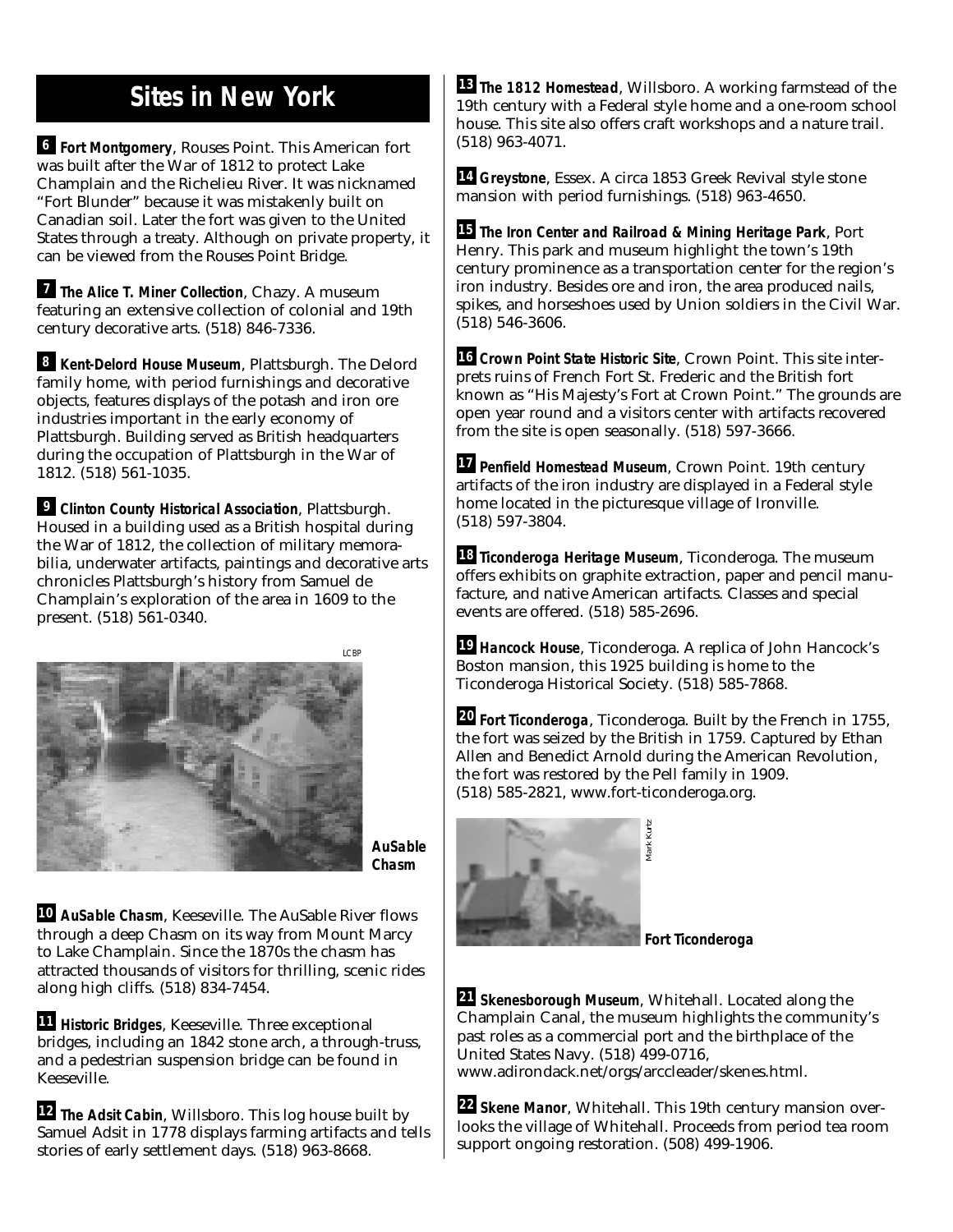# **Sites in Vermont**

**St. Anne's Shrine**, Isle La Motte. The shrine was built in **23** 1894 on the site of a 1666 French fort and is evidence of the first European settlement in Vermont. A small Victorian chapel is open to the public. (802) 928-3362.

**The St. Albans Historical Society Museum**, St. Albans. **24** Housed in a grand historic school building built in 1861, the museum features local, military, and railroad history and Abenaki culture. (802) 527-7933.

**Hyde Log Cabin Historic Site**, Grand Isle. Circa 1783, the **25** log home is considered to be one of the oldest in the United States. Home of settler Jedediah Hyde, it is interpreted with furnishings and household implements of Grand Isle County. (802) 372-5440.

**Ethan Allen Homestead**, Burlington. The museum, **26** located on 300 acres of park land along the Winooski River, includes the restored 1785 home of Revolutionary War hero Ethan Allen. (802) 865-4556, www.ethanallen.together.com/.

**Shelburne Farms,** Shelburne. Now committed to **27** agricultural and environmental education, the farm was once a large scale experimental farm developed in the 1890s by industrialist William Seward Webb and his wife Lila Vanderbilt Webb. The grounds include architecturally outstanding barns and the former home of the Webbs now operated seasonally as an inn. (802) 985-8686, www.shelburnefarms.org/.



**Shelburne Farms**

**Shelburne Museum**, Shelburne. Museum houses one of **28** the world's finest collections of 18th and 19th century furnishings, crafts, fine art, and artifacts from New England's cultural and agricultural heritage in 35 historic buildings. Relocated structures on the grounds include the side-wheeler steamboat *Ticonderoga*, and the Colchester Reef Lighthouse. (802) 985-3344, www.shelburnemuseum.org/.

**Rokeby Museum**, Ferrisburgh. The museum offers a **29** glimpse into the life of author, illustrator, and naturalist Rowland E. Robinson and his descendants through paintings, family furnishings, and archives from four generations. The site was designated a National Historic Landmark for its relationship to the Underground Railroad. (802) 877-3406.



**Rokeby Museum**

**Lake Champlain 30 Maritime Museum**, Vergennes. The museum chronicles the maritime history of Lake Champlain. Exhibits include the *Philadelphia II*, a replica of the Revolutionary War gunboat used by Benedict Arnold and his fleet on Lake Champlain. Special events, demonstrations, and classes are available. (802) 475- 2022, www.lcmm.org/.



LCMM

**John Strong Mansion**, **31** Addison. This magnifi*Philadelphia II*

cent Federal style brick home of Green Mountain Boy, General John Strong, built in 1785, displays period furnishings and a colonial herb garden. (802) 759-2309.

**Chimney Point State Historic Site**, Addison. An interpre-**32** tive center, housed in an 18th century tavern features the heritage of Native Americans and French settlers. Seasonal. (802) 759-2412.

**Mount Independence State Historic Site**, Orwell. This is **33** the site of a major fort complex that was once linked to Fort Ticonderoga by a floating bridge across Lake Champlain. A visitors center interprets Revolutionary War action in the region. Hiking trails take visitors through the archaeological remains of the complex. (802) 948-2000.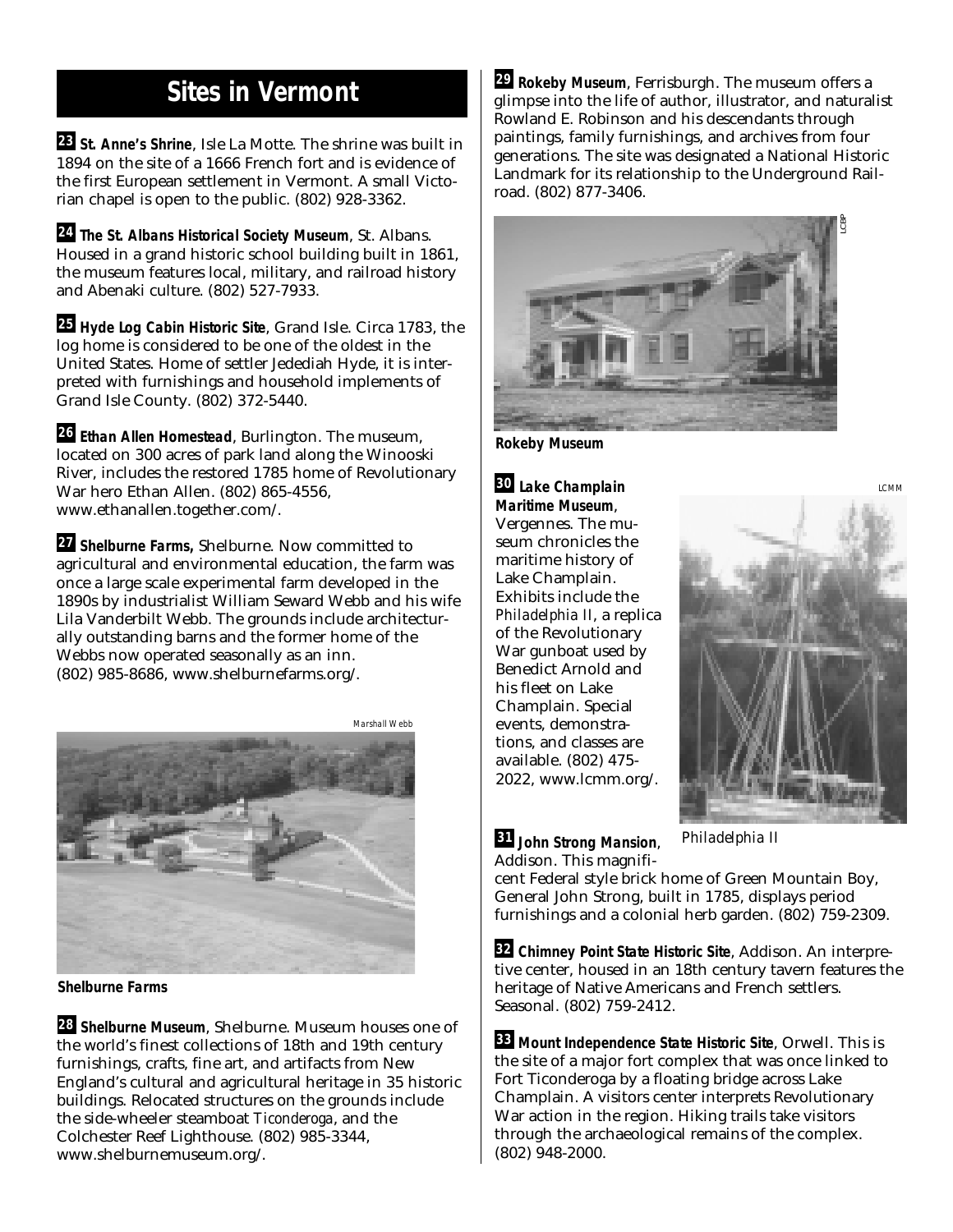#### **Historic Site Locations** a aaaaaaaaaaaaaaaaaaaaaaaaaaaaaaaaaaaaaaaaa *Canada USA* **8 Kent-Delord House Museum 6 Fort Montgomery 7 The Alice T. Miner Collection 11 Historic Bridges 23 26 Ethan Allen Homestead 12 The Adsit Cabin 13 The 1812 Homestead Clinton County Historical Association 9 AuSable Chasm 10 Greystone 14 15 The Iron Center and Railroad & Mining Heritage Park Crown Point State Historic Site 16 Penfield Homestead Museum 17 Fort Ticonderoga 20 Hancock House 19 Ticonderoga Heritage Museum 18 22 21 Skenesborough Museum Skene Manor 24 The St. Albans Historical Society Museum 25 Hyde Log Cabin Historic Site nne's Shrine 28 Shelburne Museum 27 Shelburne Farms 30 Lake Champlain Maritime Museum 29 Rokeby Museum Chimney Point State Historic Site 32 John Strong Mansion 31 Mount Independence State Historic Site 33**